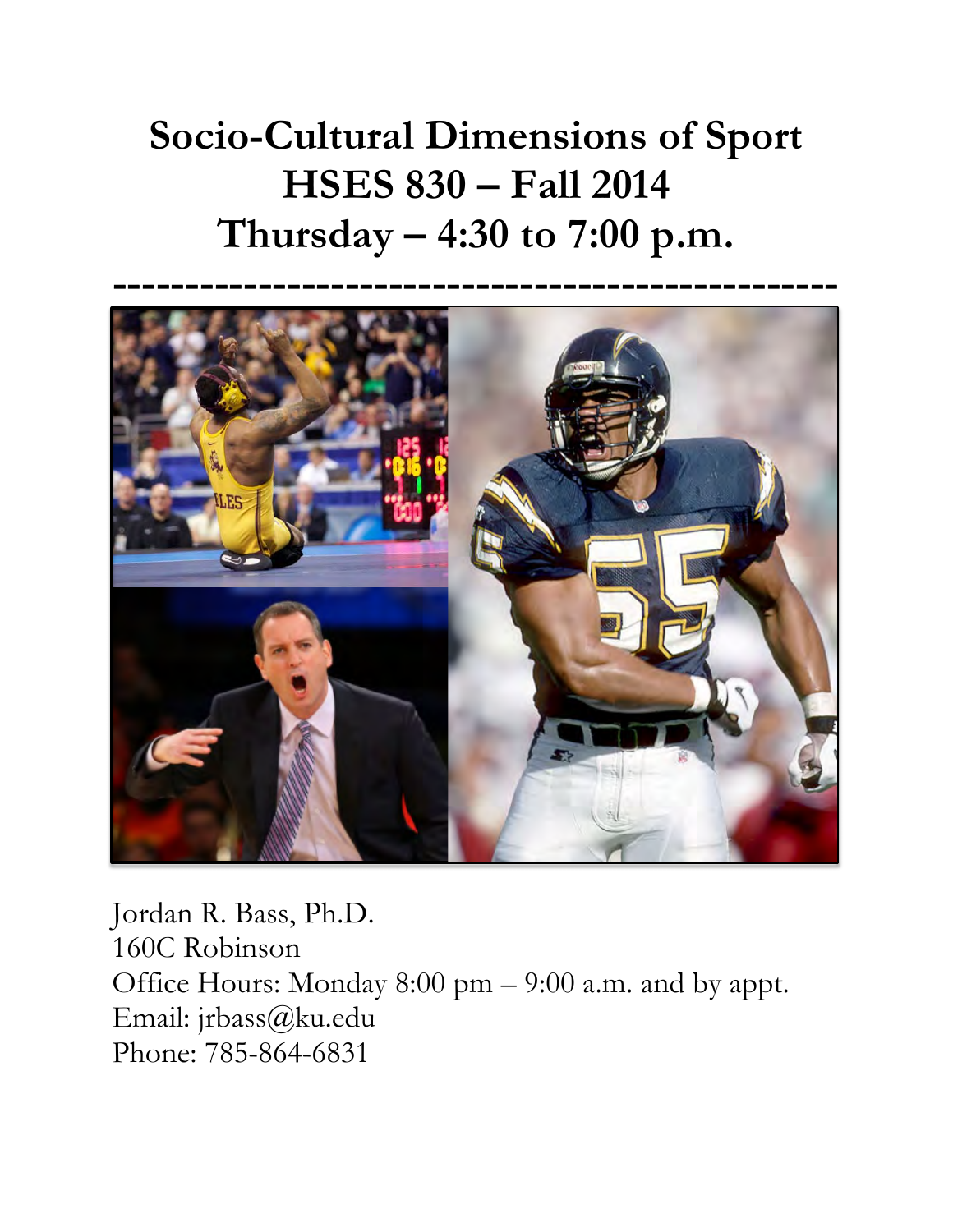#### **Reading Materials**

*Our Boys* by Joe Drape

-http://www.amazon.com/dp/B003WUYSQM/ref=cm\_sw\_su\_dp

*The Last Shot* by Darcy Frey

- http://www.amazon.com/dp/0618446710

#### **Course Description**

This graduate level course is designed to engage students in an in-depth analysis of the socio-cultural aspects of the sporting field. Restated, in this class we examine the "deeper meanings and stories associated with sports" (Coakley, 2007, p. 4). To be successful in this course, you will be expected to think critically, consistently participate during in-class discussions, and write high quality and well-researched responses to the weekly prompts.

## **Learning Objectives**

1. To begin thinking critically about the role sport plays in society 2. To identify the positive and negative impact sport has on individuals, organizations, and the institutions at large

3. To write substantial, in-depth research papers that are consistently formatted, sourced, and presented

4. To engage in discussions that are civilized and respectful while also not being afraid to disagree in an appropriate manner

#### **Academic Misconduct**

Student Code of Conduct Handbook (Article II, Section 6): "Academic Misconduct" includes, but is not limited to, cheating, plagiarism, collusion, falsifying academic records, and any act designed to give an unfair academic advantage to the student (such as, but not limited to, submission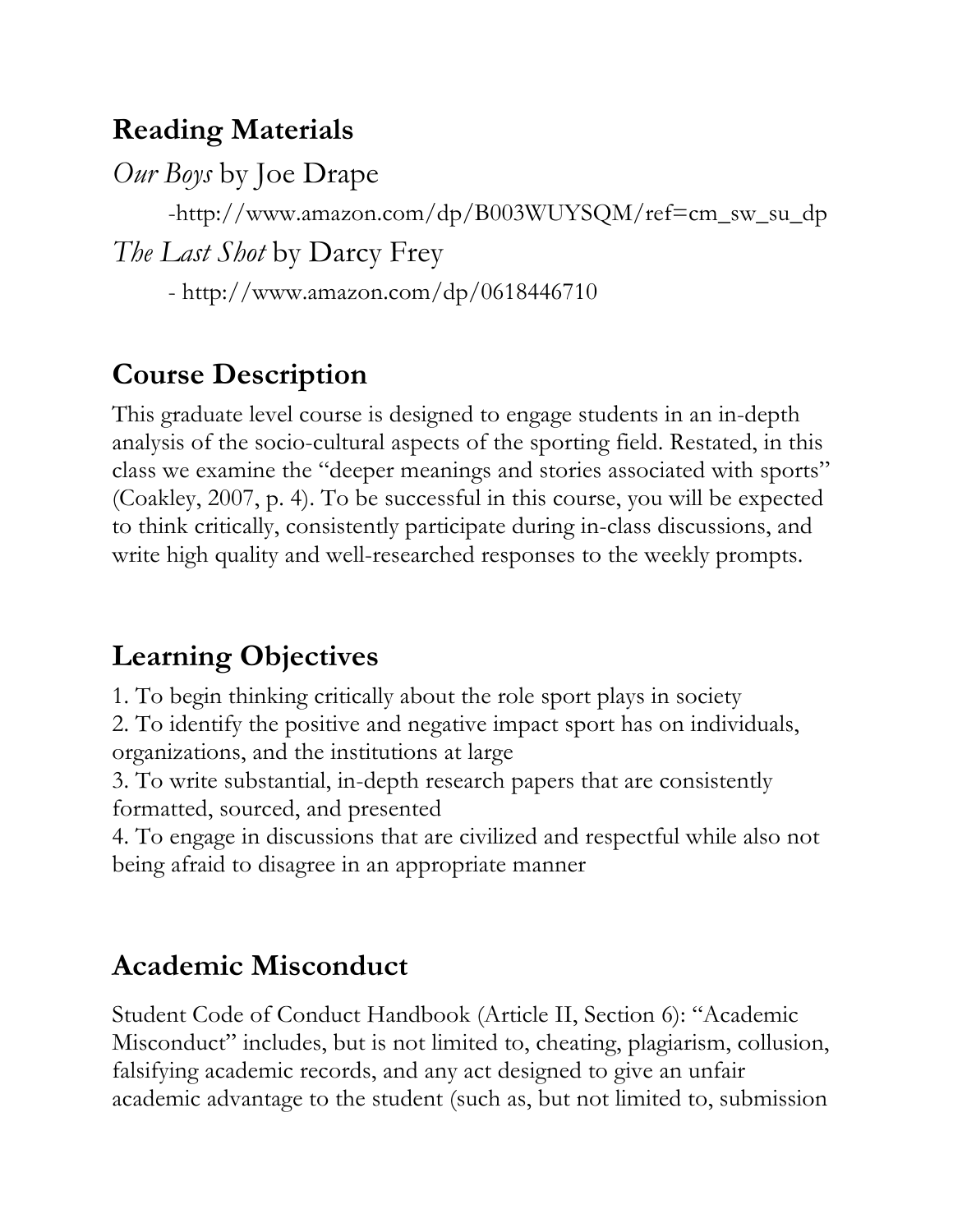of essentially the same written assignment for two courses without the prior permission of the instructors, providing false or misleading information in an effort to receive a postponement or an extension on a test, quiz, or other assignment), or the attempt to commit such an act. Students are to do their own original work within the confines of the course objectives and evaluation procedures. Any deviation from these expectations is considered academic misconduct the Student Code of Conduct will be enforced. Please see me if you have any questions about academic misconduct.

## **Students with Disability**

Please contact me at the beginning of the course regarding any potential disability you may have that will affect learning, note-taking, test-taking, etc. Students are also advised to contact the Office of KU Disability Resources, 785-864-2620.

# **Attendance Expectations**

It is expected that you will attend all class sessions. If you do not attend without a previously discussed excused absence, no assignments for that week will be accepted. Further, you are expected to show up on time. When you are in class, you are expected to be respectful to me, your classmates, and any guest speakers or attendees. Further, no cell phone use will be allowed. If computers become a distraction, they will not be allowed.

# **Assignments**

Please note all assignments are due by the beginning of class time (4:30 p.m.) on the due date. Assignments turned in after this time are automatically given a 25% percent deduction for every 24 hours the assignment is not turned in. You are allowed one 24 hour "mulligan" where you can turn ONE assignment in a day late and not have any points deducted from your grade.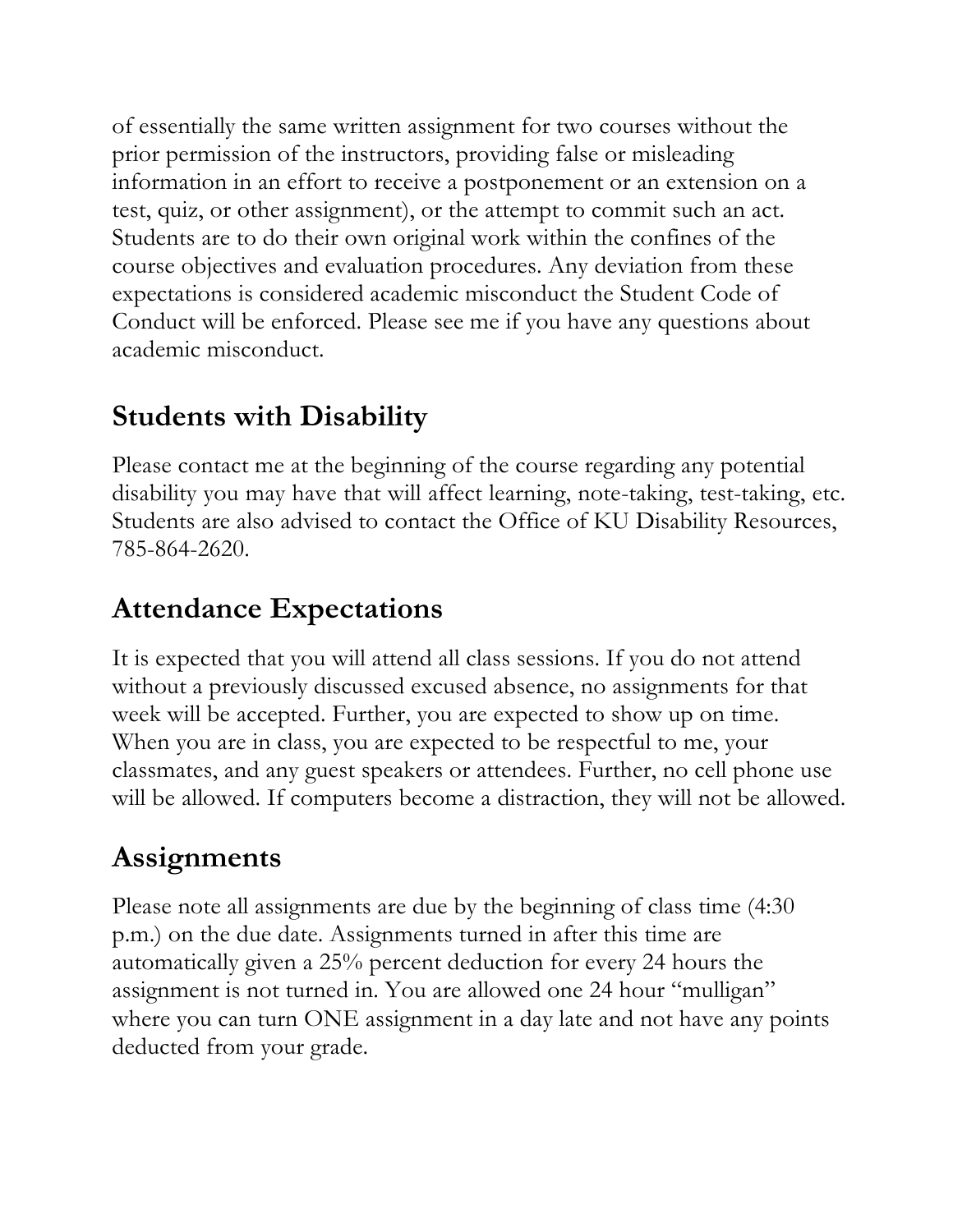#### **Assessments**

| Session Leading (1)                     | 50  |
|-----------------------------------------|-----|
| Quizzes $(10 \omega, 10 \omega)$ piece) | 100 |
| Response Papers (6 $\omega$ 50 a paper) | 300 |
| Final Research Paper (1)                | 150 |

#### **Grading Scale**

| $A-$<br>540-551<br>$B+$<br>522-539<br>B<br>498-521<br>$B-$<br>480-497<br>$C+$<br>462-479<br>$\mathcal{C}$<br>438-461<br>$C-$<br>420-437<br>360-419<br>D<br>$\mathbf{F}$<br>$0-419$ | $\boldsymbol{A}$ | 552-600 | $92 - 100\%$ |
|------------------------------------------------------------------------------------------------------------------------------------------------------------------------------------|------------------|---------|--------------|
|                                                                                                                                                                                    |                  |         | $90-91\%$    |
|                                                                                                                                                                                    |                  |         | $87 - 89\%$  |
|                                                                                                                                                                                    |                  |         | $83 - 86\%$  |
|                                                                                                                                                                                    |                  |         | $80 - 82\%$  |
|                                                                                                                                                                                    |                  |         | $77 - 79\%$  |
|                                                                                                                                                                                    |                  |         | $73 - 76%$   |
|                                                                                                                                                                                    |                  |         | $70 - 72\%$  |
|                                                                                                                                                                                    |                  |         | $60 - 69\%$  |
|                                                                                                                                                                                    |                  |         | $00 - 59\%$  |

## **Miscellaneous Information**

Unless otherwise directed by the instructor, students must type all assignments. The following are required typing standards for this course: one-inch margins, 12-point Times New Roman font, and double spacing. Assignments will be submitted through the SafeAssign portal each week.

Papers must be written in APA format and style. Students are expected to follow all instructions for APA format and style contained in the *APA Manual*. For example, all citations must be correctly cited in the body of a paper and on a reference page.